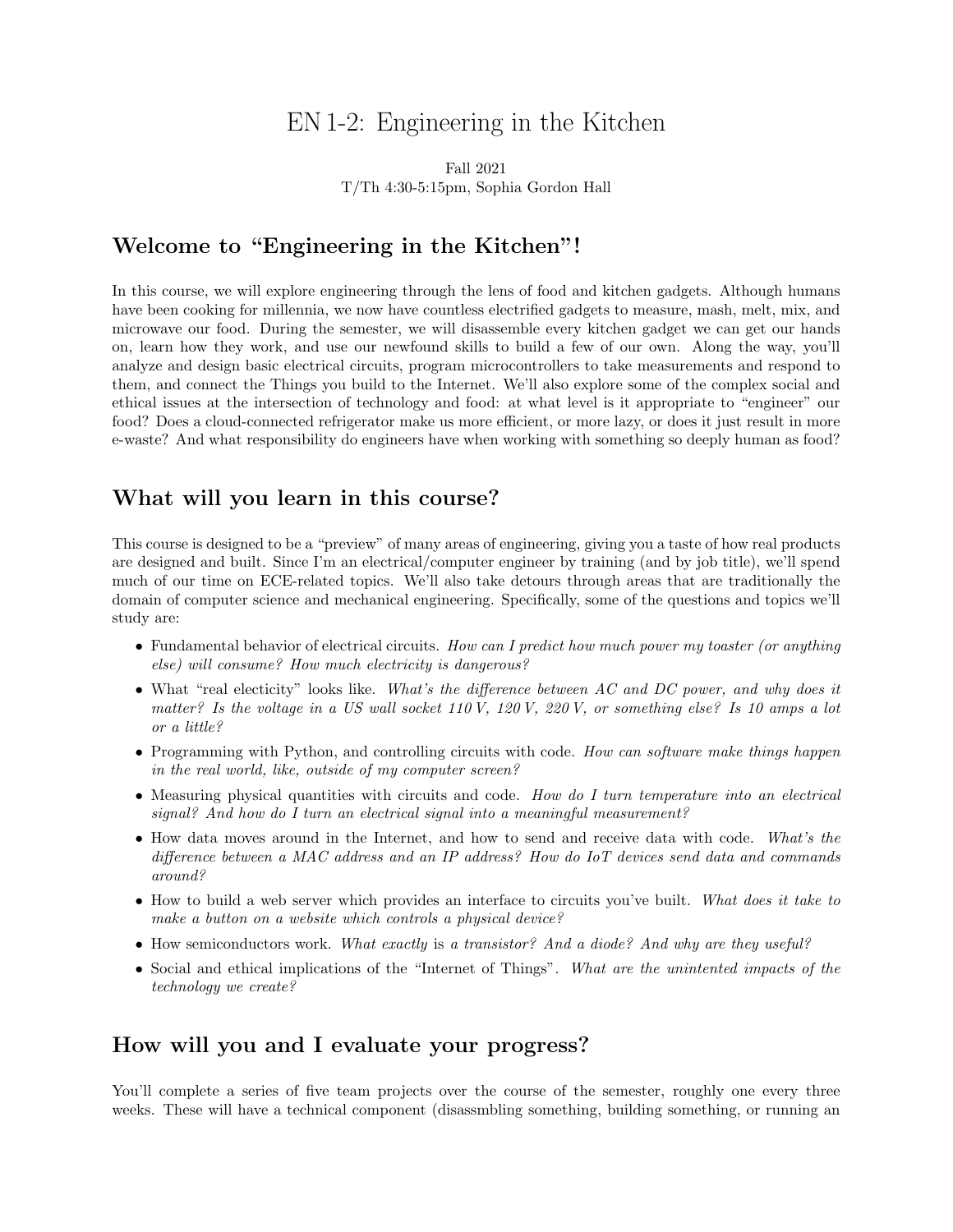experiment), and a documentation component (taking photos, drawing diagrams, or writing about what you did). Each one will culminate in a "show-and-tell" where you'll have the opportunity to share what you've done with the rest of the class and get feedback from your peers. The TAs and I will also offer feedback to help you improve, and we encourage you to revise and resubmit your work.

To help you assess your understanding of the theoretical content of the course, we will have several short in-class quizzes. I will announce the quizzes at least a week ahead of time, and will provide a study sheet to help you review.

I will be giving you lots of feedback on your work, but no "grades" in the traditional sense. This may be a bit disorienting at first, but I hope it will free you to take charge of your own learning, to explore and take risks (and sometimes to fail), and to learn for the sake of learning — because engineering is fun!

Obviously I do have to submit a letter grade for your transcript, so at the end of the semester you'll sign up for a brief conference with me where we will discuss your learning in the course and decide on a final letter grade together.

I want everyone to succeed in this course, and to have fun. If you're not having fun, let me know and we can talk about how to fix that!

### Where should I look for information?

Anywhere you want! Practicing engineers use all sorts of sources in their work — websites, books, journals, datasheets, manuals, and more. While I will be giving you lots of pointers to material, I also expect you to supplement this with your own research and reading. This is especially true toward the end of the semester, when you'll have the freedom to pursue open-ended projects.

That said,

- Most materials will be posted on the **course website**: <http://www.ece.tufts.edu/en/1EK>.
- Announcements and class Q&A will be on Campuswire.
- Assignment submission will be done via OneDrive (more on this in class).
- We will not use Canvas at all.

If you have a general question about the course content or course logistics, please post on Campuswire rather than emailing the teaching staff. You'll usually get a faster response, and everyone benefits from the answer.

There is no required textbook for this course. Reference readings will be posted in the course website.

If you feel the need to buy a book anyway, consider "The Food Lab" by J. Kenji Lopez-Alt (ISBN 978- 0393081084). It's loaded with pictures of delicious food and good science, and is a lot more fun to read than most textbooks. It's also larger and heavier than most textbooks, and at \$35, it's a fraction of the cost.

## Teaching staff

#### Instructor:

Steven Bell <sbell@ece.tufts.edu>

Halligan 228D (Go upstairs and follow the signs for "EE/CS accounts." I'm just a few steps down the hall from the kitchen.)

Office hours:

- Mondays 2-3:30pm
- Thursdays 10:30am-12:30pm